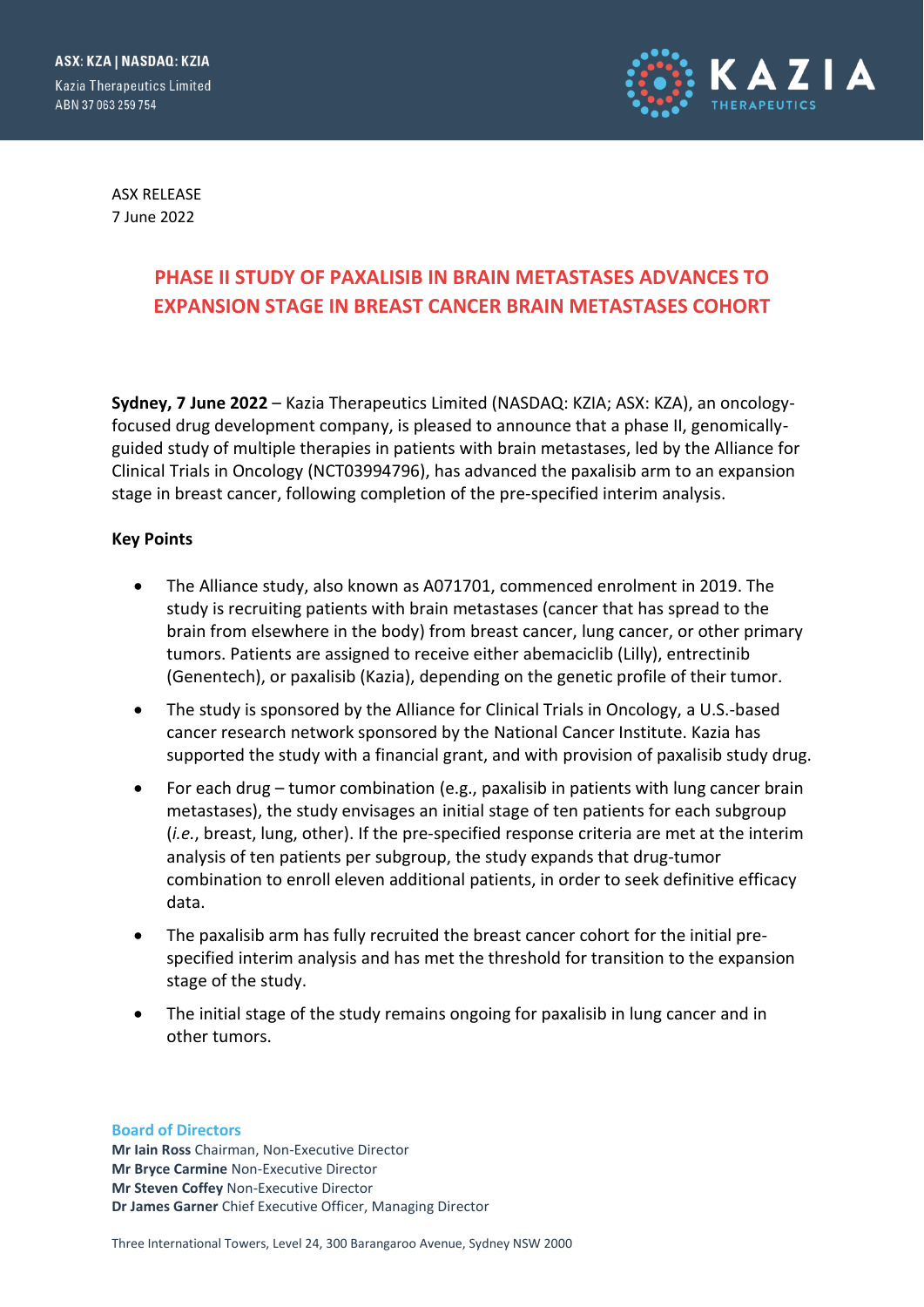"Brain metastases are a complication of several common cancers, and effective treatments remain elusive," said Priscilla Brastianos, MD, Principal Investigator of the study, and Associate Professor of Medicine at Harvard Medical School. "This study has been designed to identify potential new therapies for patients with brain metastases, using leading genomic techniques to assign patients to the most appropriate treatment. We are looking forward to continuing our exploration of paxalisib in this important disease area."

#### **Brain Metastases**

Up to 30% of patients with metastatic cancer will develop secondary tumors (metastases) in the brain, and it is estimated that there are approximately 200,000 new cases of brain metastases each year in the United States alone. Treatment options remain limited, and average survival of patients with brain metastases ranges from 3 to 27 months, depending on factors such as the location of the original tumor.

It is increasingly recognized that cancer is a complex disease, in which tumors in a similar location (*e.g.*, breast, lung) may respond very differently to treatment. An important factor in this is the genetic profile of the tumor. Clinical studies have begun to focus on carefully allocating patients to treatment on basis of this genetic profile, an approach which is sometimes referred to as 'precision medicine' or 'personalized medicine'. The Alliance study is an example of this approach.

## **For More Information, Please Contact:-**

| In the United States:            | In Australia:                 |
|----------------------------------|-------------------------------|
| Joe Green                        | Jane Lowe                     |
| <b>Edison Investor Relations</b> | IR Department                 |
| jgreen@edisongroup.com           | jane.lowe@irdepartment.com.au |
| Phone: +1 646-653-7030           | Phone: +61 411 117 774        |

#### **About Kazia Therapeutics Limited**

Kazia Therapeutics Limited (NASDAQ: KZIA; ASX: KZA) is an oncology-focused drug development company, based in Sydney, Australia.

Our lead program is paxalisib, a brain-penetrant inhibitor of the PI3K / Akt / mTOR pathway, which is being developed to treat glioblastoma, the most common and most aggressive form of primary brain cancer in adults. Licensed from Genentech in late 2016, paxalisib commenced recruitment to GBM AGILE, a pivotal study in glioblastoma, in January 2021. Seven additional studies are active in various forms of brain cancer. Paxalisib was granted Orphan Drug Designation for glioblastoma by the US FDA in February 2018, and Fast Track Designation for glioblastoma by the US FDA in August 2020. In addition, paxalisib was granted Rare Pediatric Disease Designation and Orphan Designation by the US FDA for DIPG in August 2020.